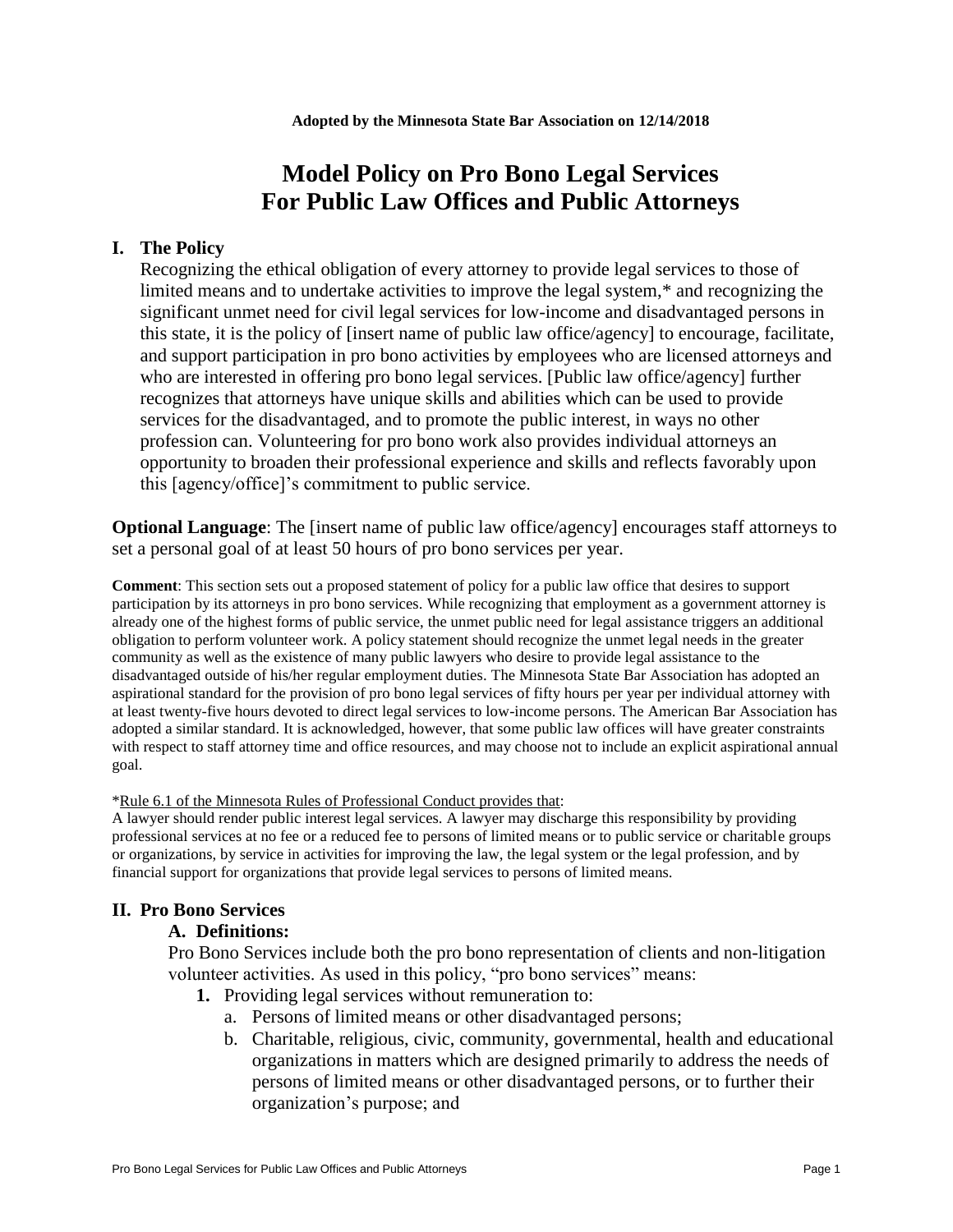- **2.** Providing additional law-related services through:
	- a. The delivery of legal services without remuneration to individuals, groups or organizations seeking to secure or protect civil rights, civil liberties or public rights, or charitable, religious, civic, community, governmental and educational organizations in matters in furtherance of their organizational purposes, where the payment of standard legal fees would significantly deplete the organization's economic resources or would be otherwise inappropriate; or
	- b. Participation in activities for improving the law, the legal system or the legal profession.

**Comment:** The definition of "pro bono services" used in this model policy recognizes the critical need for legal services for disadvantaged persons and persons of limited means. Legal services under these paragraphs consist of a full range of activities, including individual and class representation, the provision of legal advice, legislative lobbying, administrative rule-making, and the provision of training or mentoring to those who represent persons of limited means. This definition of "pro bono services" also includes a broad range of nonlitigation activities. Government attorneys who are unable or find it difficult to provide direct representation to pro bono clients can contribute by participating in non-litigation activities or by providing litigation and nonlitigation services described in A (2). In some circumstances, there may be statutory and/or regulatory restrictions that prohibit or impede government and public sector lawyers from performing certain pro bono services. Every effort should be made to encourage and support government attorneys who wish to provide pro bono services.

## **B: Types of Pro Bono Services**

The following are examples of pro bono activities which may be approved under this Policy. This list is not exhaustive. Attorneys who wish to provide other pro bono services must contact [*their supervisor; the office pro bono coordinator or committee; the division director etc*.] and follow the procedures in this Policy for prior approval.

- 1. Legal advice only clinics sponsored by a recognized attorney volunteer program
- 2. Volunteer lawyer panels
- 3. Bar Association Committee work
- 4. Providing representation to nonprofit corporations\*\*
- 5. Legal rights workshops
	- 6. Representation of individual clients\*\* through recognized attorney volunteer programs such as
	- Children's Law Center Volunteer Attorney <http://www.clcmn.org/getinvolved/attorneys/>
	- Tubman Legal Services <http://www.tubman.org/get-involved/volunteerattorney.html>
	- Pro bono services for Minnesota American Bar Association <https://apps.americanbar.org/legalservices/probono/directory/minnesota.html>
	- *[individual public law offices may want to add programs or research and create their own list depending on location; office expertise; etc.]*
- 7. Serving as an officer, board member, or committee member in any organization whose purpose is to provide free or low-cost services to persons of limited means
- 8. Participating in mentoring activities with pre-law and law students and young lawyers, including Mock Trial or Moot Court programs
- 9. Participating in alternative dispute resolution processes, such as the Restorative Justice Project.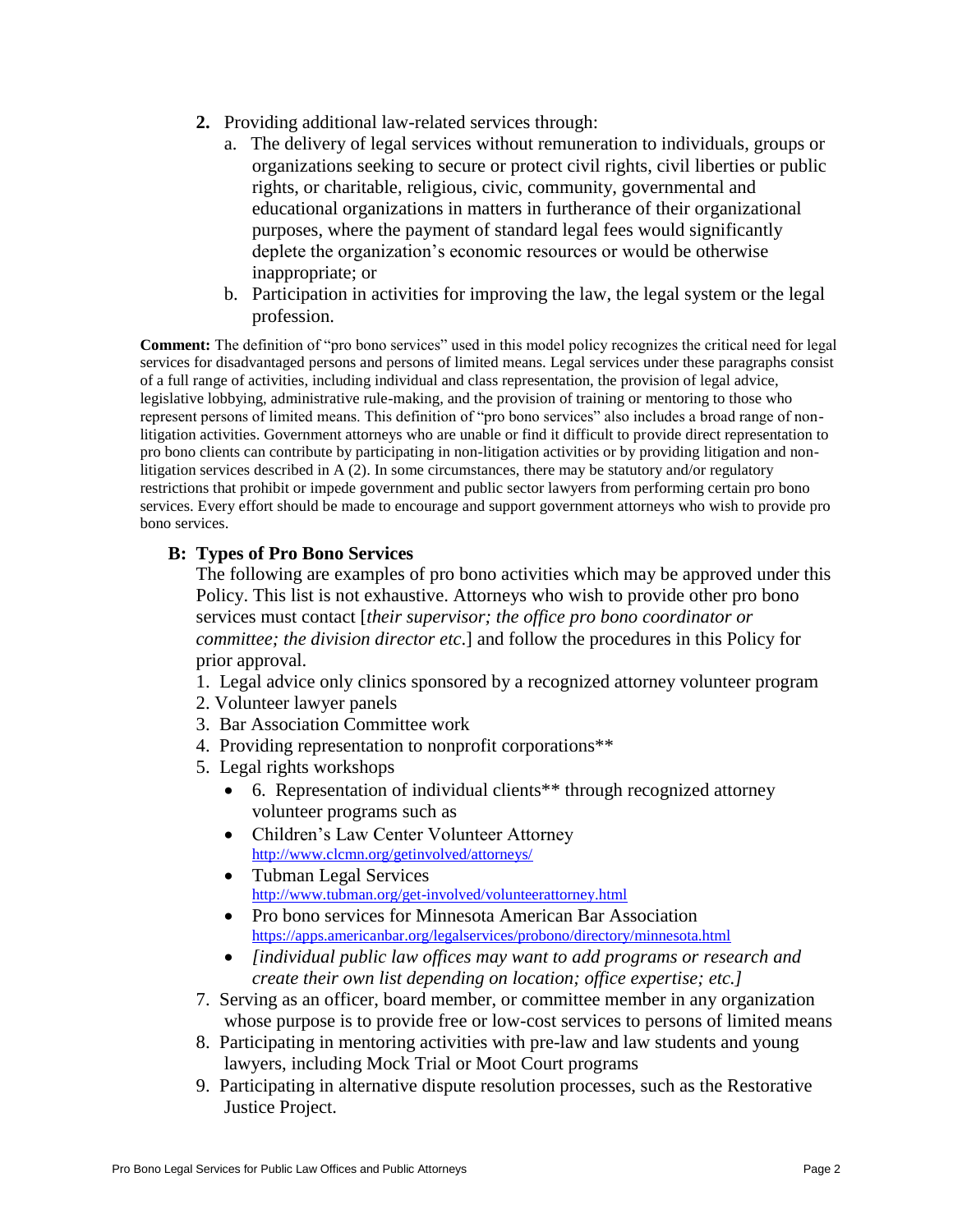- 10. Providing research assistance or expert advice to providers of legal services to the low-income and disadvantaged.
- 11. Serving as an officer, board member, or committee member in any organization whose purpose is to serve minority members of the profession

\*\*Representational activities must strictly adhere to limits/process identified in this Policy.

**Note:** some state and federal public law offices have statutory or code requirements against staff attorneys appearing as legal counsel in any action or litigation except in the discharge of his/her official duties.

**Comments:** The listed activities must not conflict with the public law office/ agency's needs and are merely examples of pro bono work that *may* meet the interests of staff attorneys and which encompass the types of services that *may* be approved. This list is intentionally broader than the list of "generally approved" services as defined in IIC**.** For additional opportunities, public law offices and attorneys should consult the MSBA's Directory of Pro Bono Opportunities for Lawyers. The most recent edition can be found at [https://www.projusticemn.org/volunteer/.](https://www.projusticemn.org/volunteer/) You may need to login to access some resources.

# **C: Generally Approved Services**

The designation of an activity or program as "generally approved" indicates that attorneys employed by [the public law office/agency] have permission to engage in these services, or seek referrals from these programs, without having to seek further permission from the approving entity as described in section IV. For use in this policy, generally approved services may include:

- 1. Types of pro bono legal services that will not result in a conflict of interest with the duties of the attorney; and
- 2. Types of pro bono legal services within the experience level of the agency's attorneys.
- 3. In the case of activities such as walk-in clinics, the general approval conferred by the approving entity *[supervisor, pro bono coordinator, committee, or other designated officer]* covers the employee's participation in the activity as well as minimal follow-up activity such as providing information, making phone calls for the client, or making a referral for further assistance. In the case of referrals from legal services organizations, the general approval conferred by the approving entity permits the employee to seek cases from the programs; however, the attorney must adhere to the conflict rules described infra. The following is a complete list of generally approved services [*It is recommended that each public law office complete this list based on individual preferences and comfort, and to periodically update and evaluate to ensure it is meeting the policy purpose and goals*]:
	- $1.$ 2.\_\_\_\_\_\_\_\_\_\_\_\_\_\_\_\_\_\_\_\_\_\_\_\_\_\_\_\_\_\_\_\_\_\_\_ 3.\_\_\_\_\_\_\_\_\_\_\_\_\_\_\_\_\_\_\_\_\_\_\_\_\_\_\_\_\_\_\_\_\_\_\_
	- 4. Bar Association Committee work
	- 5. Mentoring or participation in activities for improving the law, the legal system, or the legal profession.

**Comment:** By pre-approving services in particular areas of practice, through specific legal services organizations, and through other pro bono opportunities, the agency sets a clear policy; eliminates bureaucratic barriers for attorneys wishing to participate in pro bono projects; eases administrative responsibilities on pro bono coordinators;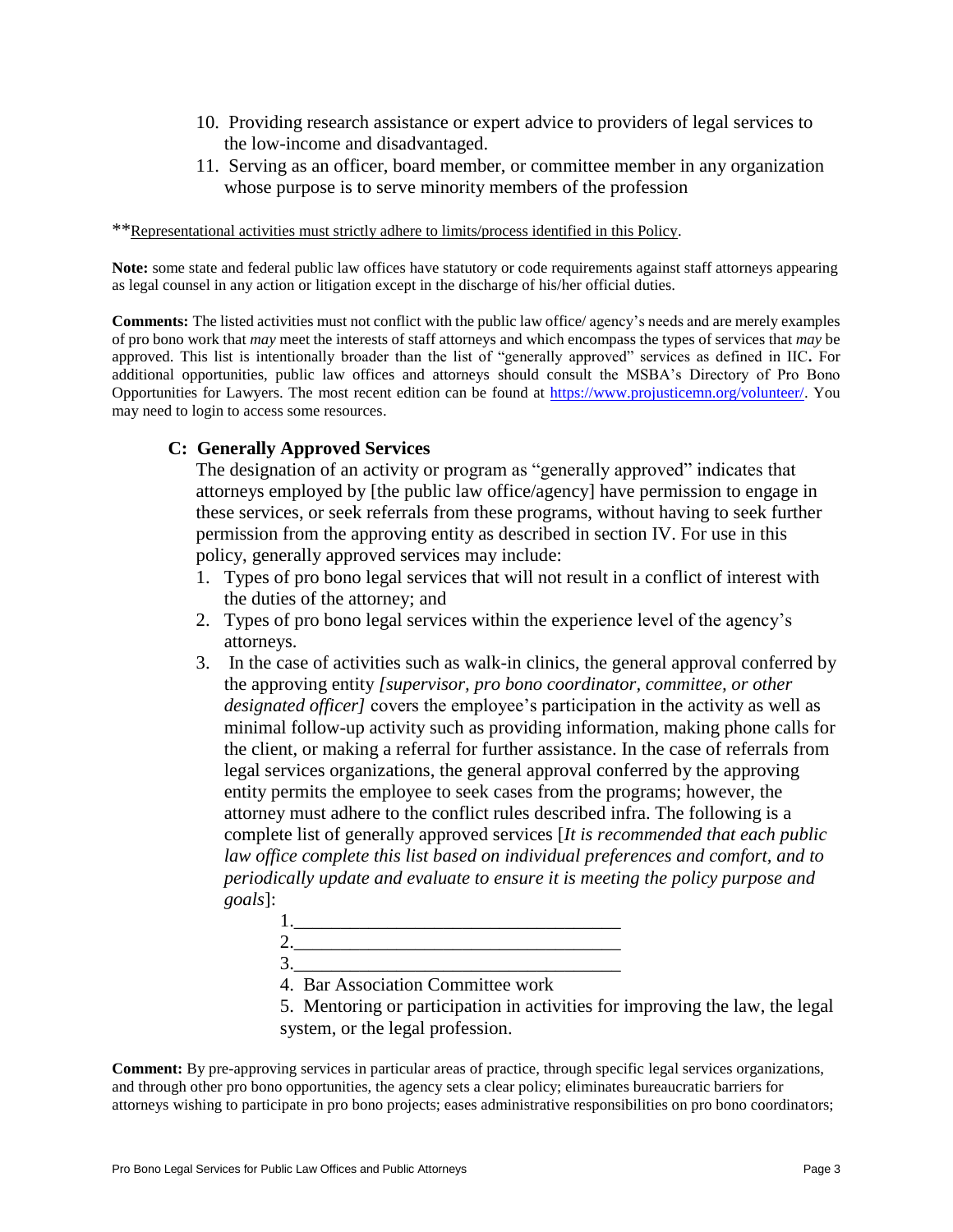and refers attorneys to agencies that may be well suited to the attorneys' skills. Distinguishing between nonrepresentational and representational services is of key importance. General approval should cover those services not subject to the uncertainties of trial, the potential for a malpractice lawsuit, the burden of costly litigation, and those tending to be time sensitive. For example, receiving training or referrals from legal service organizations or assisting the organization in a non-representational matter may be generally approved. *Minnesota Rule Professional Conduct 6.1(b)(3).* Research, advice, or other non-representational services can also be performed with a general approval.

# **III. Approval**

# **A. Generally Approved Services**

As defined in section II.C, generally approved services do not require the approval of the approving authority before an attorney may engage in the pro bono services. Generally approved services may be periodically added or removed by [*public law office/agency*] as deemed necessary.

- **B. Approval Required for All Services not on the Generally Approved List** Participation in pro bono services, if not listed under generally approved services, must be approved in advance by *[insert the approving authority such as department head; general counsel; etc.]*. In representational services, the requesting attorney must also comply with section I. infra. When approving a request, the following criteria must be met:
	- 1. The request must fall within the kinds of pro bono services permitted by this policy;
	- 2. The matter must not appear likely to interfere with the performance of the attorney's official duties and responsibilities (e.g., the matter or activity must not appear likely to require protracted absences during office hours; or use of an unreasonable amount of office supplies or services); and
	- 3. Participation must not result in a conflict of interest under Minnesota Rules of Professional Conduct 1.7, 1.9, 1.11, and [*public law office/agency*]'s internal conflict of interest policies and standards.

# **C. Changes in Circumstances after Approval**

If, after commencing a pro bono service, the demands, time commitment, clients, or other obligations undergo a material change or become more complex than originally expected, the attorney must notify the approving authority of the changed circumstances. The approving authority may approve of the changed service after considering the factors listed in IV.B. If the changed circumstances fail to satisfy one or more of the factors in IV.B, withdrawal or termination shall be considered in accordance with Minnesota Rules of Professional Conduct 1.16.

**Comment:** If the public law office/agency develops the prior approved activity model, it is anticipated that prior approval will seldom be needed. In most instances, providing a substantial list of generally approved services will eliminate the need for case by case review except for unique requests by particular attorneys. Under IV.B, the agency must consider the amount of time and resources the pro bono service will require of the attorney. Minnesota's moonlighting provision, Minn. Stat.§ 43A.38, subd. 4, prohibits public attorneys from using state resources for private purposes that are "not in the interest of the state." However, when adopting a pro bono services policy, the agency head should establish a policy explicitly supporting pro bono services and advocating that pro bono work is "in the interest of the state."

## **D. Representation of Pro Bono Clients**

1. Malpractice Coverage: Before agreeing to meet with or accept a pro bono client, the attorney should determine whether the referring program or organization has a malpractice insurance policy which covers volunteer attorneys. This agency does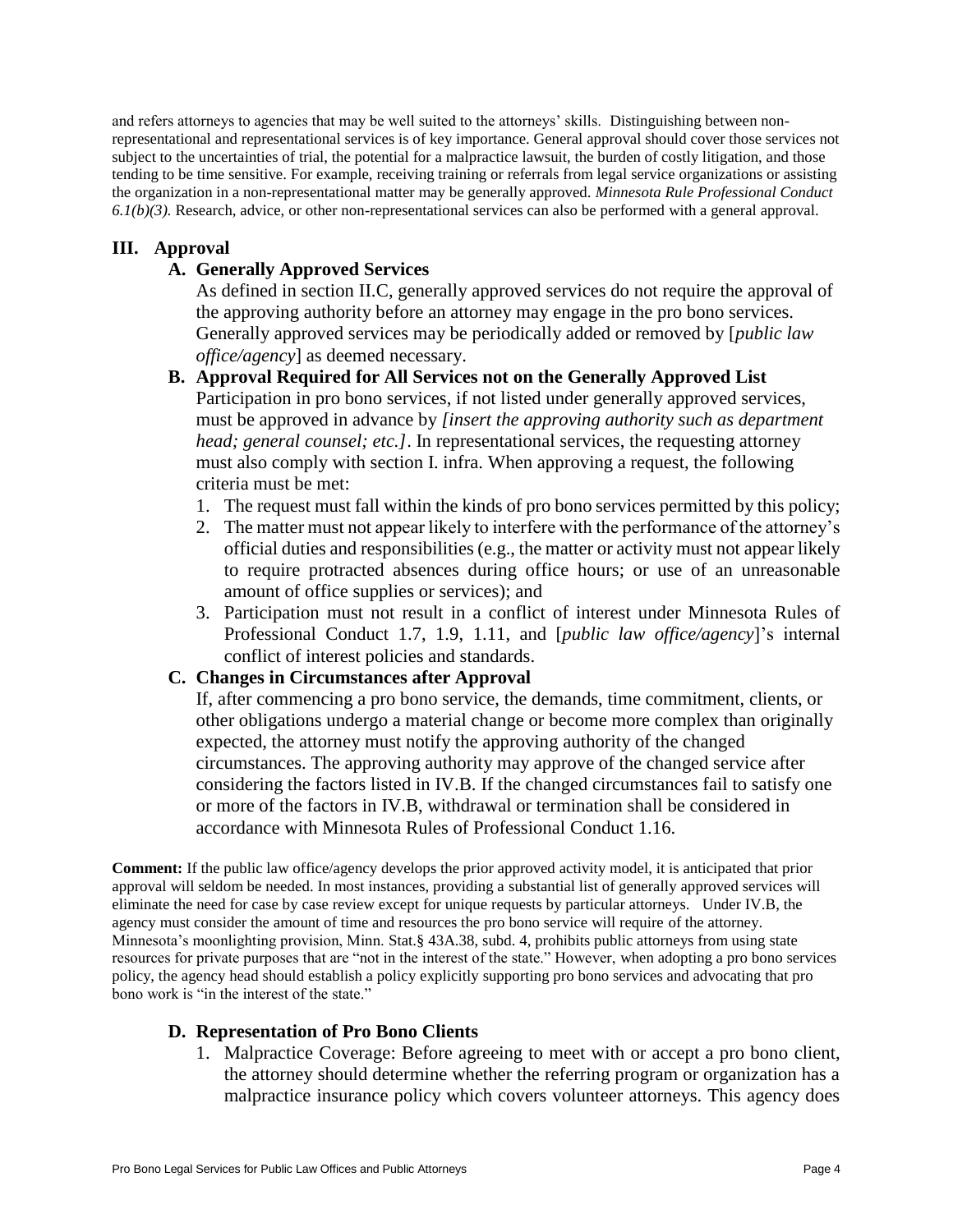not provide malpractice coverage for pro bono work. Therefore, [*public law office/agency*] strongly encourages attorneys to only volunteer with a legal services provider that carries malpractice insurance.

**Comment:** Many of the referral programs provide malpractice coverage for volunteer lawyers. It is recommended that any generally approved services be screened to determine if the organization provides malpractice coverage. Public law offices may choose to adopt stricter language and require proof of such coverage before pro bono services are approved.

- 2. Accepting a Pro Bono Case
	- a. Each agency will establish its own conflicts checking procedure (See III.C.3).
	- b. The client will be notified that representation is subject to the conflicts check.
	- c. The attorney will follow established agency procedures for opening a file and communicating with the client.
	- d. The client should be informed how, when, and where to contact the attorney by telephone, email, or letter.

**Comment:** Many referral programs and/or organizations have form retainer letters, suggested procedures for opening and closing files, and may provide other case management assistance.

- 3. Conflict of Interest. A conflict of interest exists where:
	- a. Acceptance of the case would result in simultaneous representation by the attorney of parties with adverse interests, or the attorney's obligations to the client would limit his or her ability to represent the agency. MRPC, Rule 1.10**,**  1.7, Rule 1.9.
	- b. Acceptance of the case would result in representation adverse to the interests of a former client. MRPC, Rule 1.9.
	- c. The representation of the client would involve the attorney in a matter in which the attorney participated personally and substantially as a public officer or employee unless, after consultation, the appropriate government agency or office consents. MRPC, Rule 1.11.
	- d. The attorney knows or has access to confidential government information which could be used to the disadvantage of the adverse party. MRPC, Rule 1.11.
	- e. The attorney is restricted from representation MPRC, Rule 1.11 and the adjacent comment which place certain limits on the defense of criminal cases by city, municipal, or county attorneys.
	- f. Those matters in which representation or participation would clearly create the appearance of a conflict of interest.

**Comment:** One impediment to the participation of government attorneys in pro bono services is the perceived or actual potential for a conflict of interest with the attorney's official duties and the interests of the agency for which the attorney works. The potential for a conflict of interest, or the appearance of a conflict of interest, should not be viewed so broadly as to discourage pro bono service. Each public law office/agency should identify situations which are clear conflicts for that office. However, it is encouraged that conflicts of interests be defined narrowly with case by case reviews conducted to determine whether or not an actual conflict of interest exists. In certain instances, such as offices, agencies, or courts representing or serving a specific county or geographic area, the potential for a conflict may be avoided by providing pro bono services in neighboring counties.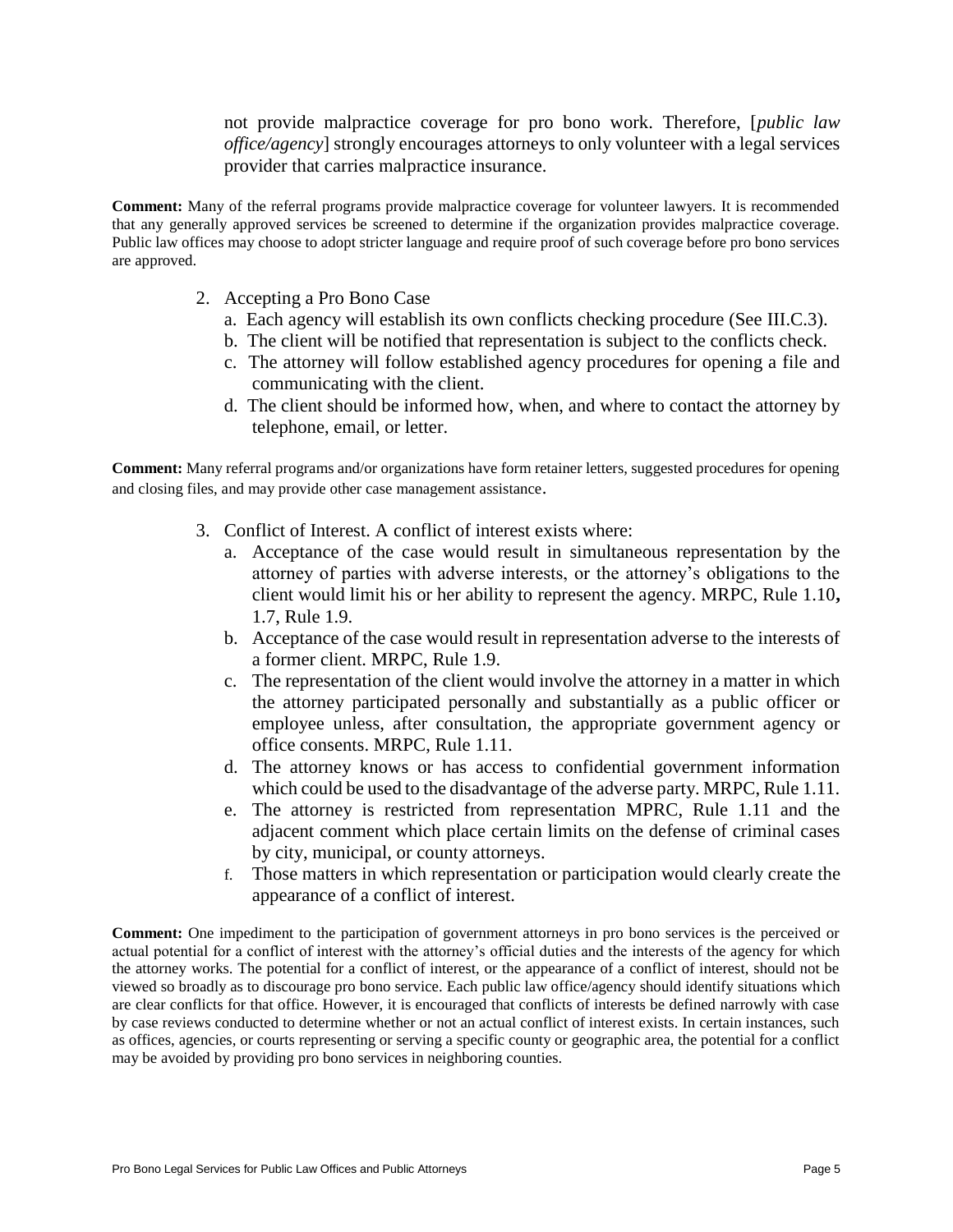## 4. Case Administration

An attorney participating in a pro bono service is personally responsible for his or her pro bono files. In accordance with this policy and Section IV infra, the attorney should open a file for each case, and implement a calendaring and/or tickler system to ensure that deadlines are met and significant dates are not missed. A closing letter should be sent to the pro bono client when the matter is completed or resolved.

**Comment:** A government agency is generally restricted from direct involvement in the supervision or administration of an attorney's pro bono files. Pro bono clients are, however, entitled to competent and effective representation. If guidance or assistance is needed, many referral programs or organizations can provide information on case management, and provide forms, training, and access to the expertise of their staffs. (See, III A & B above).

#### 5. Use of Official Position or Public Office

*[Public law office/agency]* attorneys who participate in pro bono activities or in providing pro bono services may not indicate or represent in any way that they are acting on behalf of [*public law office/ agency*] or in their official capacity. Throughout the representation an attorney must make it clear to the client, any opposing parties, or others involved in a pro bono case or activity, that the attorney is acting in his or her individual capacity as a volunteer, and is not acting as a representative of, or on behalf of, [*public law office/agency*].

**Comment:** It is important that it is clear to the client, opposing parties, or others involved in a case or activity, that the attorney is acting in his or her individual capacity, and not on behalf of, or as a representative of, the government agency. Thus, the use of offices or stationary, or the receipt of telephone calls from clients where the call may be answered in a way that identifies the agency, is generally restricted to prevent leaving the incorrect impression that the agency is representing a pro bono client or is in some way involved in a pro bono services. However, agencies are encouraged to be as flexible as possible, given the circumstances of the office. Generally approved services (identified agencies) should provide attorneys with meeting spaces and phone lines or other forms of support that the agency should not be providing. It is usually appropriate for an attorney representing a pro bono client to identify him or herself on pleadings and in letters as a volunteer attorney for the referral program or organization.

#### **IV. Use of Agency Resources**

#### **A. Hours of Work**

*[Public law office/agency]* attorneys are encouraged to seek pro bono opportunities that can be accomplished outside their scheduled working hours. However, pro bono activities may sometimes require the performance of work during regular work hours. In this circumstance, the attorney may request that the approving authority authorize a flexible work schedule to accommodate the time needed for pro bono work, or permit leave without pay or use of vacation time in accordance with [*public law office/agency]* policies. If not interfering with the attorney's official duties, the approving authority may approve a flex schedule during the course of the pro bono service which allows for the attorney to perform official duties at times not conflicting with the pro bono services in accordance with [*public law office/agency*] policies.

**Optional Language:** When considering employee requests for leave to engage in pro bono work, supervisors should give due attention to the effect of the employee's absence on office operations. A supervisor's personal views regarding the substance of the pro bono activity may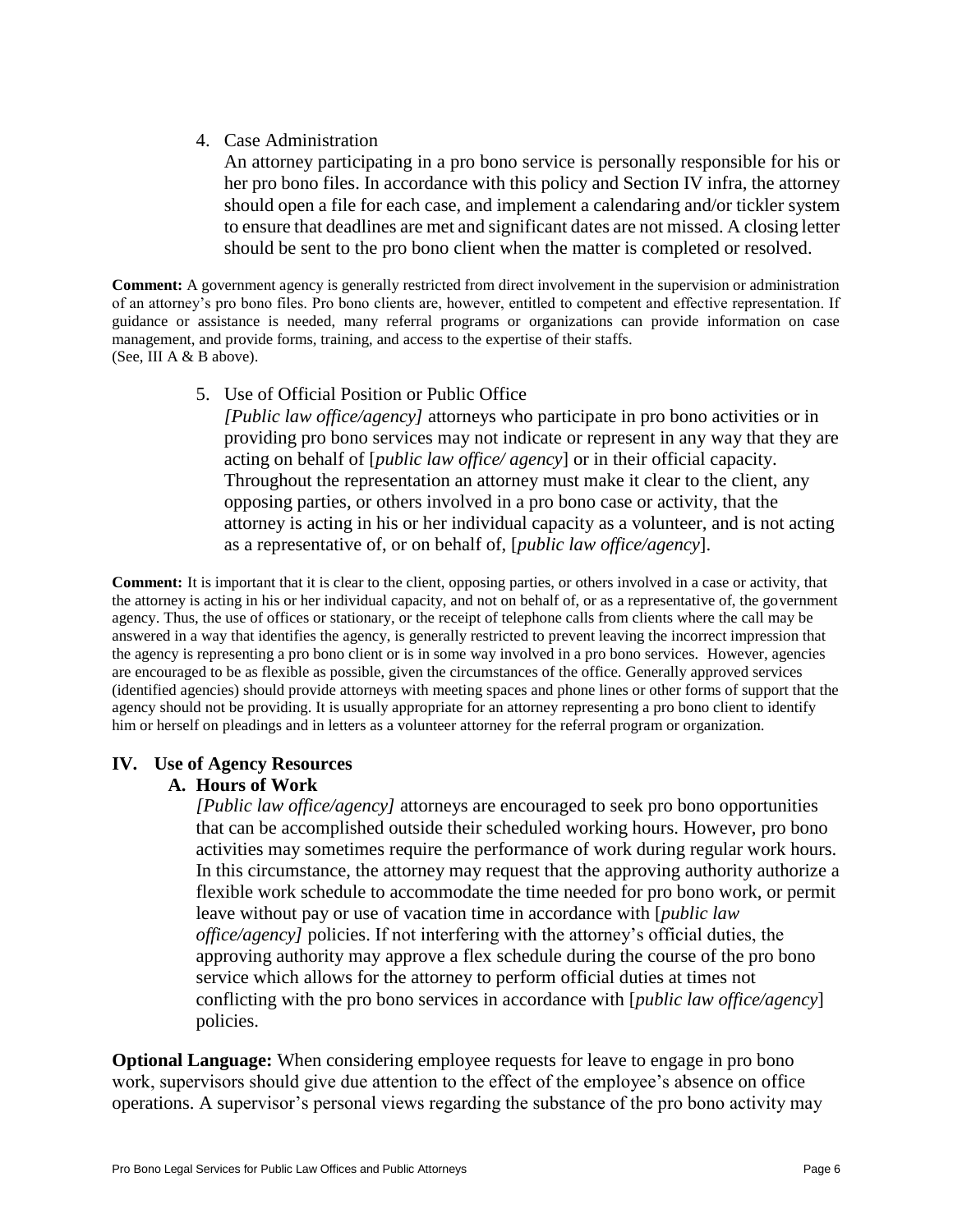not influence the decision to grant an employee's request to engage in pro bono activities during normal hours of work.

**Comment:** One of the significant impediments to participation by government attorneys in pro bono services is the cost of participation and the necessary need to avoid expending public funds. The provisions in this section, therefore, recognize the concern that agencies not spend taxpayer dollars for matters outside the public service purposes and obligations of the agency. If a volunteer activity bears a reasonable relationship to the attorney's position or duties and responsibilities or will substantially contribute to advancing the attorney's skills needed in performing the attorney's job, supervisors are encouraged to include participation in such activities as part of the employee's assigned duties, e.g., participation on bar committees, or preparation of legal education materials.

## **B. Telephone Calls**

Attorney may not receive telephone calls from clients at the agency number if the call will or may go through a receptionist or switchboard which would identify the agency. Attorney should also not use [*public law office/agency*] general telephone number for pro bono activities. Local phone calls may be received and made either on the attorney's personal (direct) work line (as long as the attorney does not identify the agency), attorney's personal cell or home phone, or through the referring program or organization. Long distance calls may not be charged to [*public law office/agency]*.

#### **C. Offices/Library**

[P*ublic law office/agency*] offices may be used for pro bono projects where such work can be done in a manner that does not interfere with the performance of [*public law office/agency]'*s or volunteer attorney's regular functions or duties and responsibilities. [*Public law office/agency*] offices may not be used for meetings with clients or opposing counsel in a pro bono case if to do so would conflict with an internal policy or create an appearance that the attorney is acting as representative of, or on behalf of, [*public law office/agency*].

## **D. Office Supplies and Equipment**

Attorneys may not use office letterhead, office business cards, or otherwise identify him or herself as a government attorney in any communication, correspondence or pleading connected with pro bono activities. The address of *[public law office/agency]* may be used, with the permission of the approving authority (or coordinator or supervisor) if the address does not include the name or nature of the office. Office services and equipment such as computers (for word processing and email, copiers and fax machines) may be used in connection with pro bono services in a de minimus fashion.

## **E. Clerical Support**

**Option 1:** Typing, copying, collating, and other clerical support is permitted on a limited basis by clerical staff, with the approval of the clerical staff supervisor, to the extent allowable.

**Option 2:** Employees who are attorneys engaged in the provision of pro bono services may not ask other employees to perform typing, copying, collating and other support staff functions in connection with pro bono services.

**Comment:** Coordinators or committees are encouraged to consider the availability of clerical resources and/or supplies when generally approving a legal services program or activity. Many offer these benefits. Public law offices/agencies are encouraged to be as flexible as possible in allowing the use of office supplies and equipment (e.g., paper; supplies such as paper clips, staples, pens, postage, photocopying, fax, etc.) to support the provision of pro bono services. The above provision as written